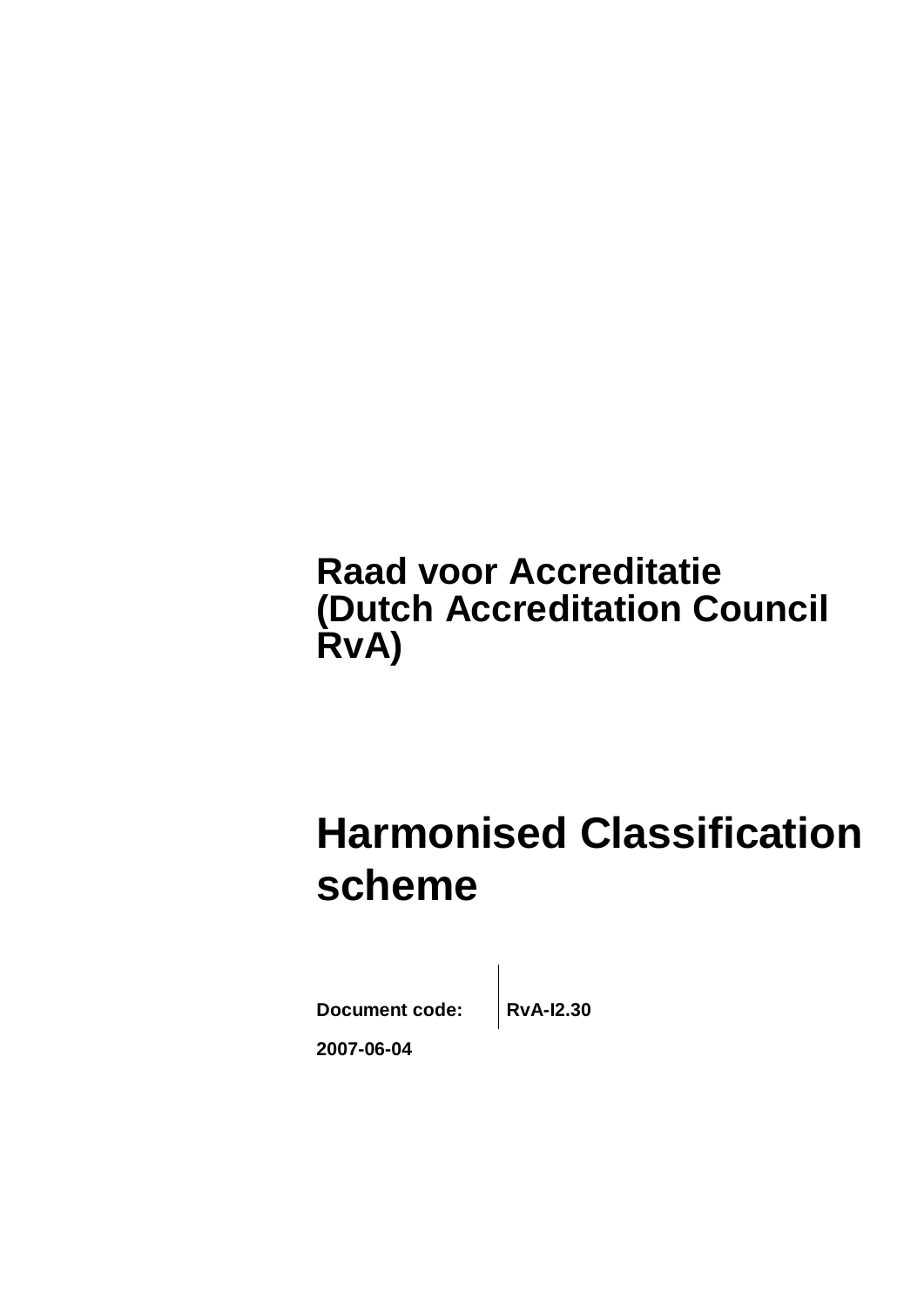A RvA-information document gives information about the policy and/or the procedures of the RvA concerning a specific field of accreditation.

A current version of the information document is available through the website of the RvA. ([www.rva.nl](http://www.rva.nl)).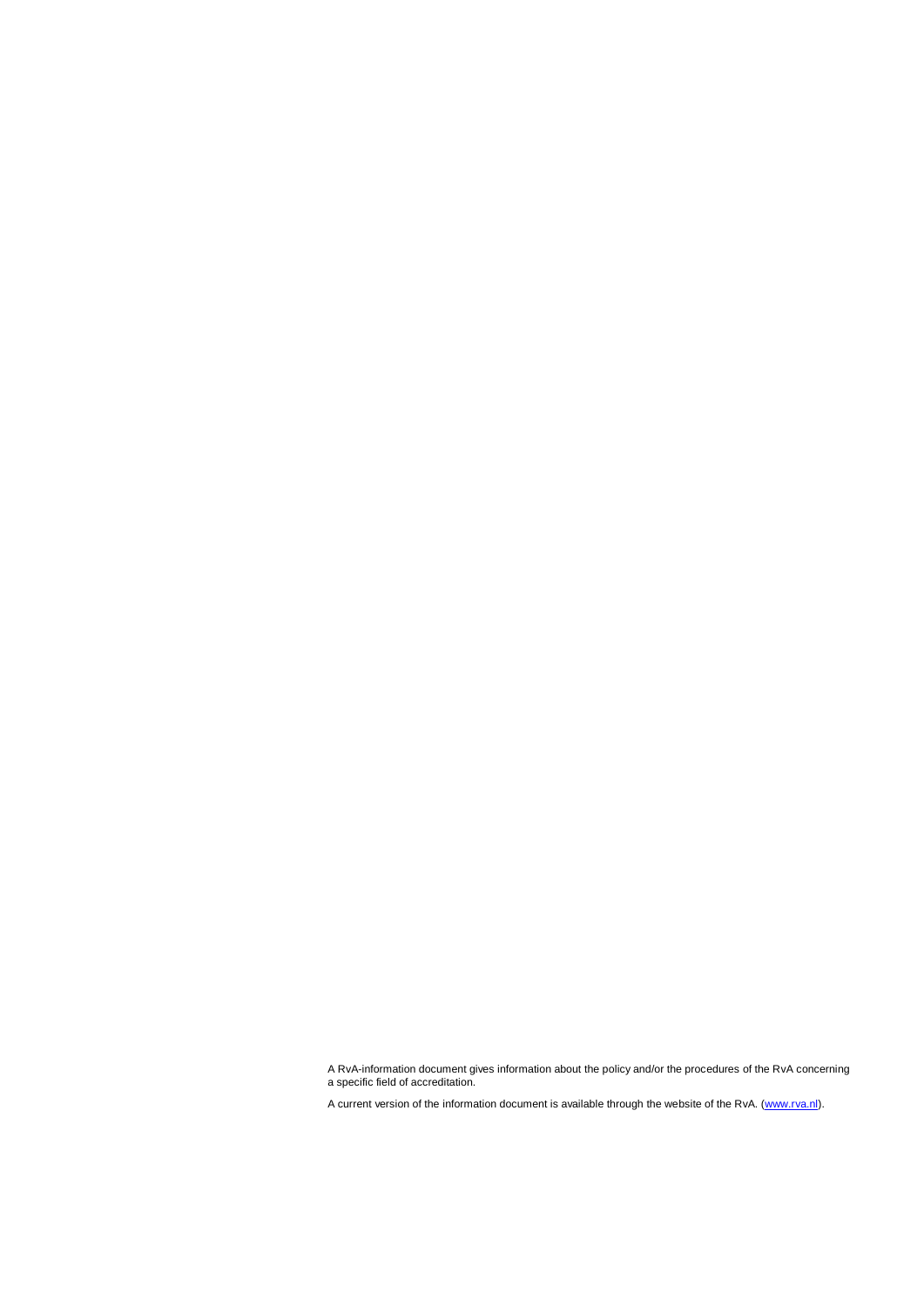### **Contents**

|              | <b>RvA-Calibration Harmonised Qualification Scheme</b> |  |
|--------------|--------------------------------------------------------|--|
| $\mathbf{2}$ | <b>Accredited scopes</b>                               |  |
| $\mathbf{3}$ | Modification compared to previous revision             |  |
|              | Annex - table with technical (competence) areas        |  |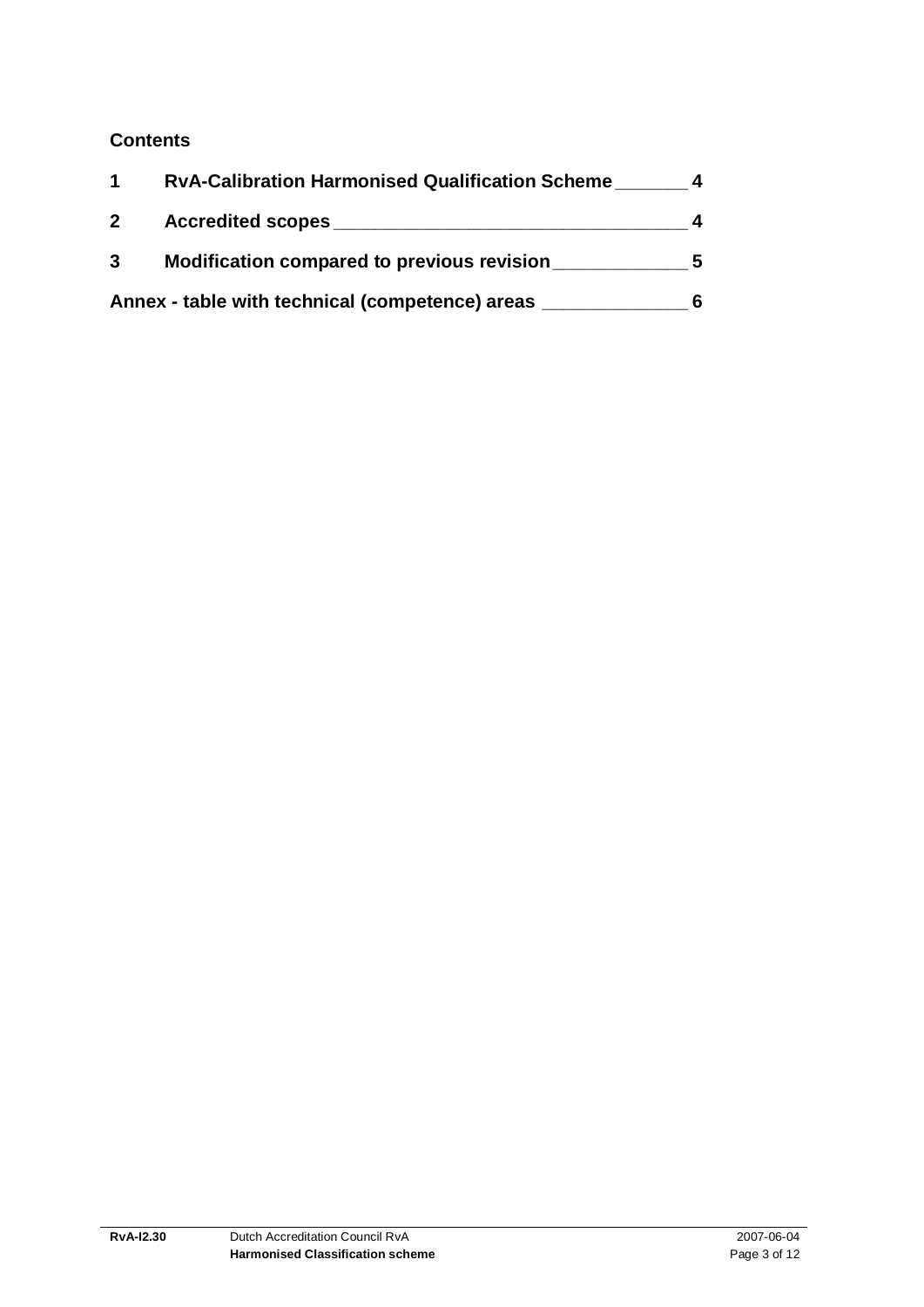# **1 RvA-Calibration Harmonised Qualification Scheme**

The previous versions of this document described the (extended) RvA version of the EA Harmonised Classification Scheme. The current version has been revised in order to incorporate recent extensions in technical fields and to comply with developments within EA (EA database for calibration activities). This version is also reflecting the various competence areas as categorised by accredited laboratories and various experts. Therefore this scheme is also applied as basis for the participation in proficiency tests.

The Scheme is given in appendix A.

## **2 Accredited scopes**

#### **Range AND Uncertainty**

On RvA scopes, both measurement points and -ranges may be stated.

In the column Best Measurement Uncertainty, the uncertainty to be stated shall be valid for the whole range. It may be expressed as absolute figure or as a relative figure, a combination of both (limited to a first order equation) or stated as a range (from - until) in relative or absolute numbers. In the last case, the ratio between 'from' and 'until' should not exceed a factor of 5 in order to maintain a fair idea of the order of magnitude of the uncertainty. Higher ratios will lead to a split in more ranges.

#### **Meaning of "Best Measurement Uncertainty"**

*Best Measurement Uncertainty* (BMC):According to EA-4/02 par. 1.3

BMC is defined as the smallest uncertainty of measurement that a laboratory can achieve within its scope of accreditation,

- when performing more or less routine calibrations of nearly ideal measurement standards intended to define, realize, conserve or reproduce a unit of that quantity or one or more of its values, or
- when performing more or less routine calibrations of nearly ideal measuring instruments designed for the measurement of that quantity.

Further comments on the assessment of the above definition is given in appendix A of EA-4/02.

#### **The expression of uncertainty**

The statement on uncertainty can be done in two ways:

- Using absolute uncertainties consisting of a figure and a unit (both according to SI);
- Using a relative uncertainty consisting of a scientific notation (mantissa between 1 and 10, followed by a power of 10), followed by the quantity (in italics). (E.g. m·10<sup>-p.</sup>U)

Another possible way to express the relative uncertainty is to use the figure followed by a SI-prefix and the quantity, expressed as unit/unit. (E.g. 10 mV/V) This way of expressing is currently used for describing scopes of national measurement institutes in the framework of CMC.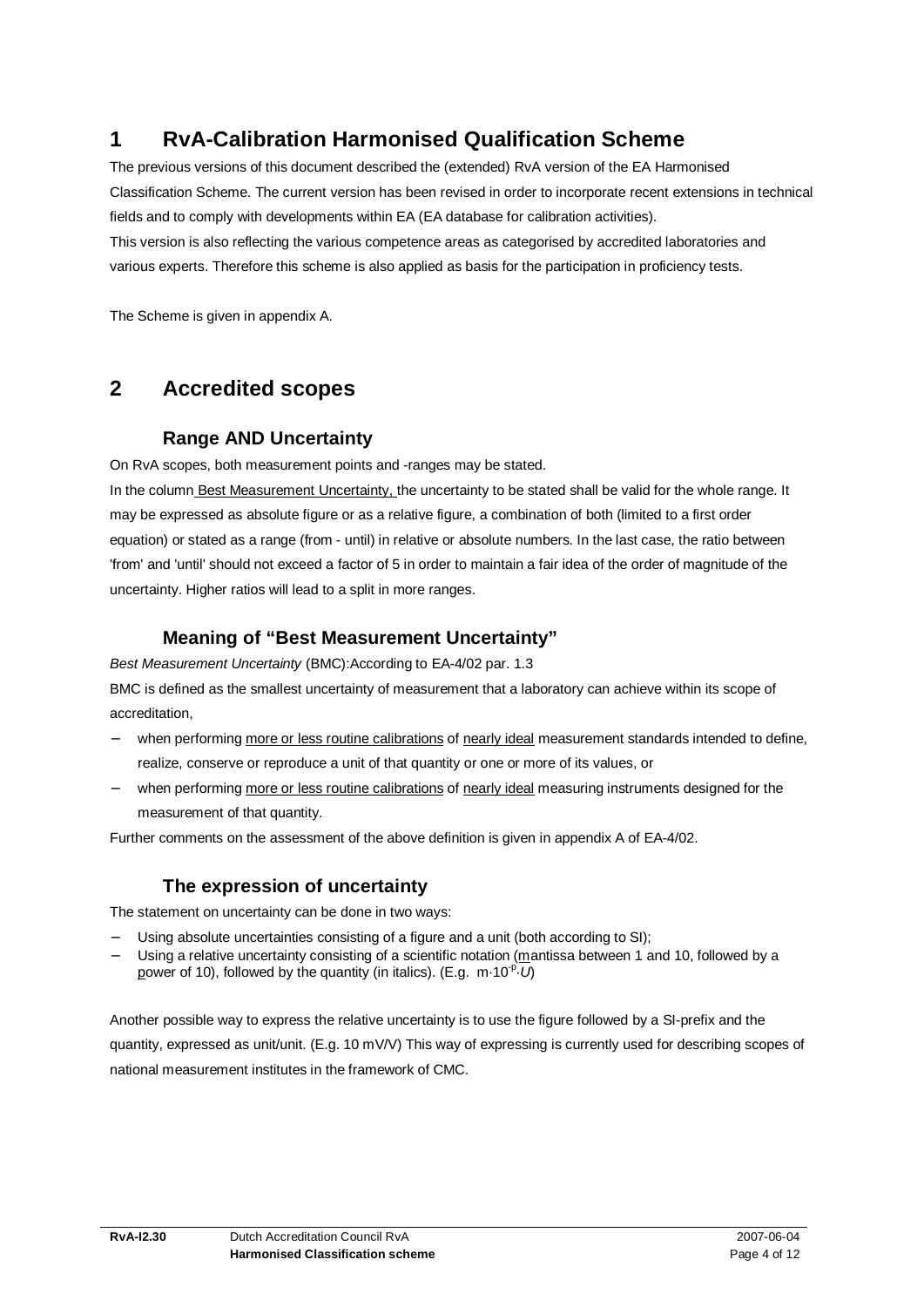# **3 Modification compared to previous revision**

Compared to the previous revision of this document the following modifications are included:

- − Sept 2004 New format;
- − Sept 2004 NKO replaced by RvA.
- − Sept 2004 Definition BMC now referring to EA-4/02
- June 2006 New table with technical (competence) areas
- June 2007 corrected old numbering Electrical quantities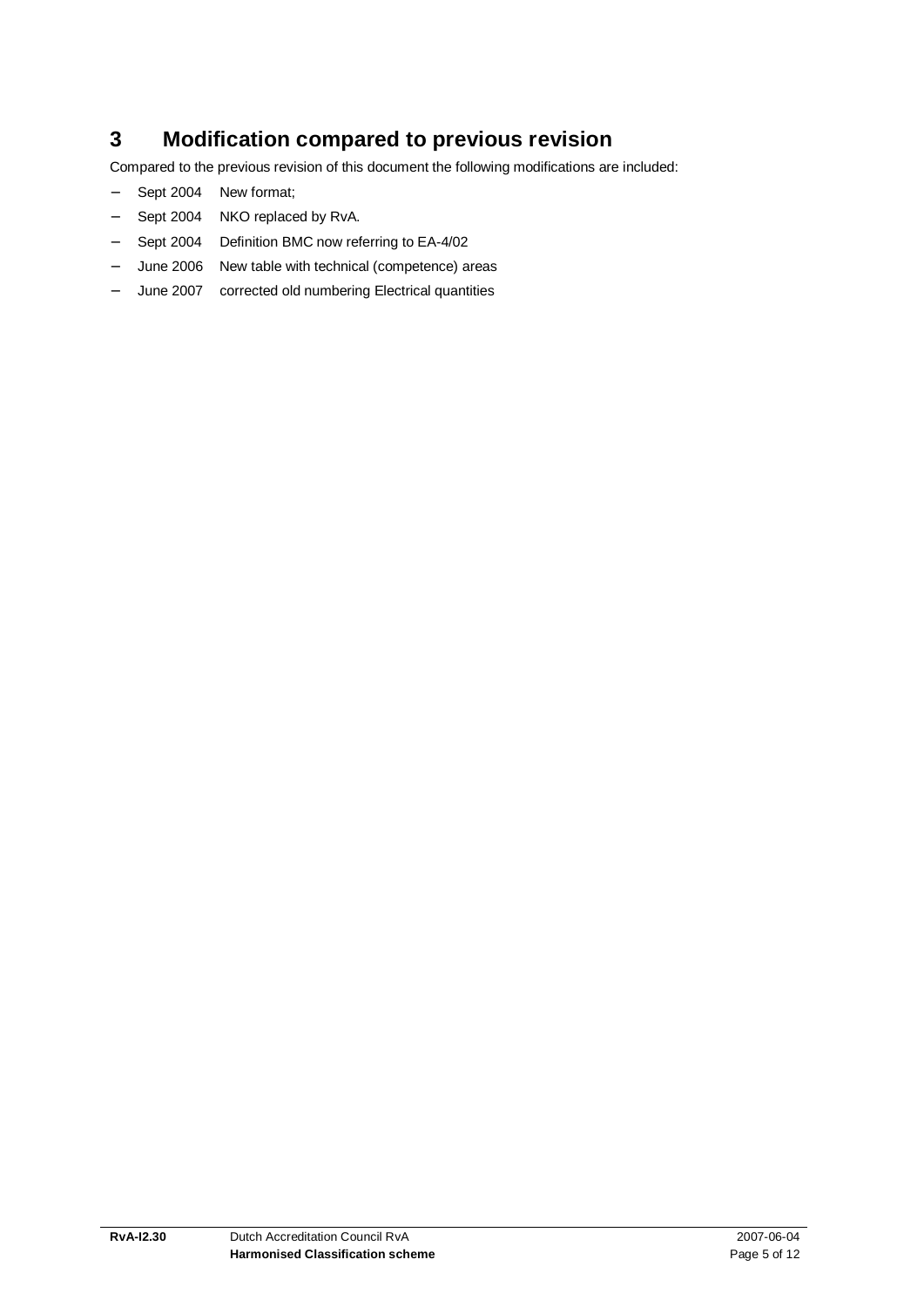# **Annex - table with technical (competence) areas**

| old code<br>(EA-HCS) | main code<br>(Quantity) | sub field      | sub sub field  | main field        | sub field             | sub sub field            | dutch headword             |
|----------------------|-------------------------|----------------|----------------|-------------------|-----------------------|--------------------------|----------------------------|
| 1.1                  | LF                      | 0              | 0              | DC/LF electricity |                       |                          | DC/LF grootheden           |
| 1.1.1.1              | LF                      | 1              | 0              |                   | Direct voltage        |                          | Gelijkspanning             |
| 1.1.1.1              | LF                      | 1              | 1              |                   |                       | <b>DV</b>                | Gelijkspanning             |
| 1.1.3.1              | LF                      | 1              | 2              |                   |                       | DV ratio                 | Gelijkspanningsverhouding  |
| (1.1.1.3)            | LF                      | 1              | 3              |                   |                       | Direct high voltage      | Gelijkhoogspanning         |
| 1.1.2.1              | LF                      | 2              | 0              |                   | Direct current        |                          | Gelijkstroom               |
| 1.1.2.1              | LF                      | $\overline{2}$ | 1              |                   |                       | DC                       | Gelijkstroom               |
| 1.1.2.4              | LF                      | 2              | 2              |                   |                       | DC ratio                 | Gelijkstroomverhouding     |
| (1.1.2.1)            | LF                      | 2              | 3              |                   |                       | Direct high current      | Gelijksterkstroom          |
| 1.1.1.2              | LF                      | 3              | 0              |                   | Alternating voltage   |                          | Wisselspanning             |
| 1.1.1.2              | LF                      | 3              | 1              |                   |                       | AV                       | Wisselspanning             |
| 1.1.3.2              | LF                      | 3              | 2              |                   |                       | AV ratio                 | Wisselspanningsverhouding  |
| (1.1.4)              | LF                      | 3              | 4              |                   |                       | AV/DV transfer           | AV/DV transfer             |
| (1.1.1.2)            | LF                      | 3              | 3              |                   |                       | Alternating high voltage | Wisselhoogspanning         |
| 1.1.2.2              | LF                      | 4              | 0              |                   | Alternating current   |                          | Wisselstroom               |
| 1.1.2.2              | LF                      | 4              | 1              |                   |                       | AC                       | Wisselstroom               |
| 1.1.2.5              | LF                      | 4              | 2              |                   |                       | AC ratio                 | Wisselstroomverhouding     |
| 1.1.4                | LF                      | 4              | 4              |                   |                       | AC/DC transfer           | AC/DC transfer             |
| (1.1.2.2)            | LF                      | 4              | 3              |                   |                       | Alternating high current | Wisselsterkstroom          |
| 1.1.5                | LF                      | 5              | 0              |                   | Power and energy      |                          | Vermogen en energie        |
| 1.1.5.1              | LF                      | 5              | 1              |                   |                       | Power factor/cos(ø)      | Vermogensfactor/cos(ø)     |
| $(1.1.6-8)$          | LF                      | 6              | 0              |                   | Impedance (DC/LF)     |                          |                            |
| 1.1.6                | LF                      | 6              | 1              |                   |                       | Resistance               | Weerstand                  |
| 1.1.6.1              | LF                      | 6              | 2              |                   |                       | DC resistance            | DC Weerstand               |
| 1.1.6.2              | LF                      | 6              | 3              |                   |                       | AC resistance            | <b>AC Weerstand</b>        |
| 1.1.7                | LF                      | 6              | 4              |                   |                       | Capacitance              | Capaciteit                 |
| 1.1.7.1              | LF                      | 6              | 5              |                   |                       | LF capacitance           | LF Capaciteit              |
| 1.1.7.2              | LF                      | 6              | 6              |                   |                       | RF capacitance           | <b>HF Capaciteit</b>       |
| 1.1.8                | LF                      | 6              | $\overline{7}$ |                   |                       | Inductance               | Inductie                   |
| 1.1.9                | LF                      | 6              | 8              |                   |                       | Dissipation factor       | Dissipatie factor          |
| 1.2                  | <b>RF</b>               | $\mathbf 0$    | 0              | High frequency    |                       |                          | Hoogfrequent grootheden    |
|                      |                         |                |                | electricity       |                       |                          |                            |
| 1.2.1                | <b>RF</b>               | 1              | 0              |                   | High frequency        |                          | Hoogfrequent spanning / CW |
|                      |                         |                |                |                   | Voltage / CW Flatness |                          | Flatness                   |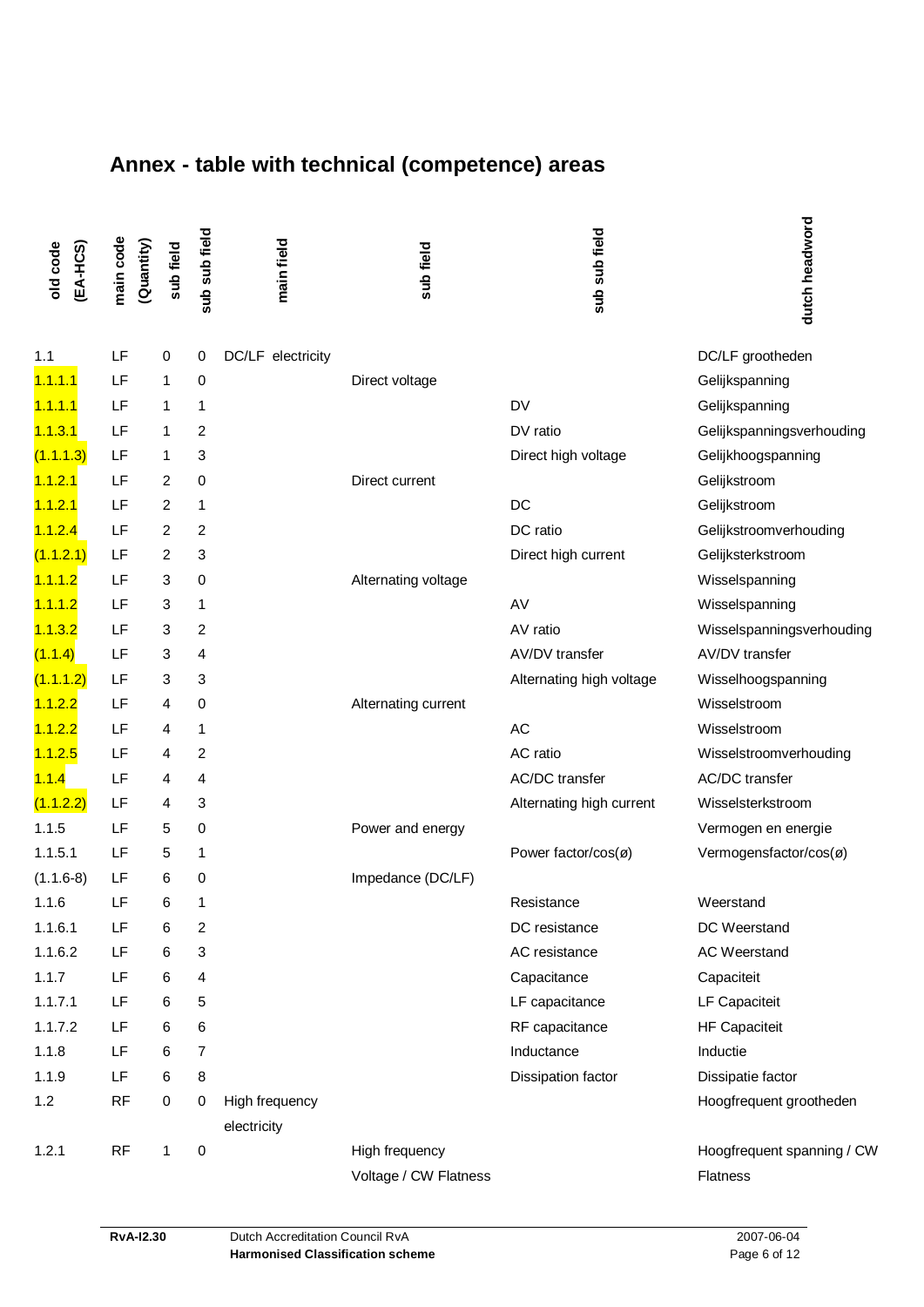| 1.2.2  | <b>RF</b> | 2              | 0              |             | Impedance              |                            | Impedantie                      |
|--------|-----------|----------------|----------------|-------------|------------------------|----------------------------|---------------------------------|
|        | <b>RF</b> | 2              | 1              |             |                        | (reflection factor)        | (reflectie factor)              |
| 1.2.4  | <b>RF</b> | $\overline{2}$ | $\overline{c}$ |             |                        | Attenuation                | Verzwakking                     |
| 1.2.3  | <b>RF</b> | 3              | 0              |             | High frequency power   |                            | Hoogfrequent vermogen           |
| 1.2.5  | <b>RF</b> | 4              | 0              |             | Noise                  |                            | Ruis                            |
| 1.2.6  | <b>RF</b> | 5              | 0              |             | Electrical /magnetic   |                            | Electromagnetische grootheden / |
|        |           |                |                |             | field quantities       |                            | <b>EMC</b>                      |
|        |           |                |                |             | /EMC/EMI/TEM cell      |                            |                                 |
| 2      | MQ        | 0              | 0              | Magnetic    |                        |                            | Magnetische grootheden          |
|        |           |                |                | quantities  |                        |                            |                                 |
| 2.1    | MQ        | 1              | 0              |             | Magnetic flux density  |                            | Magnetische flux dichtheid      |
| 2.2    | MQ        | $\overline{2}$ | 0              |             | Magnetic material      |                            | Magnetische materiaal           |
|        |           |                |                |             | properties             |                            | eigenschappen                   |
| 3      | <b>TF</b> | 0              | 0              | Time and    |                        |                            | Tijd en frequentie              |
|        |           |                |                | frequency   |                        |                            |                                 |
| 3.1    | TF        | 1              | 0              |             | Absolute time          |                            | Absolute tijd                   |
| 3.1.3  | TF        | 1              | 1              |             |                        | UTC-time                   | UTC tijd                        |
| 3.2    | TF        | 2              | 0              |             | Relative time          |                            | relatieve tijd                  |
|        | TF        | 2              | 1              |             |                        | Frequency                  | Frequentie                      |
| 3.1.1  | <b>TF</b> | 2              | 2              |             |                        | Time interval              | Tijd interval                   |
| 3.1.2  | <b>TF</b> | $\overline{2}$ | 3              |             |                        | Phase angle                | Fasehoek                        |
| 3.1.4  | TF        | 2              | 4              |             |                        | Rise time                  | Stijgtijd                       |
|        | TF        | 3              | 0              |             | Timeinterval and       |                            | tijdinterval en amplitude       |
|        |           |                |                |             | amplitude              |                            |                                 |
| 3.2.1  | TF        | 3              | 1              |             |                        | Modulation (FM/AM)         | Modulatie (FM/AM)               |
| 3.2.2  | TF        | 3              | 2              |             |                        | Harmonic distortion        | Harmonische vervorming          |
| 4      | <b>DM</b> | 0              | 0              | Dimensional |                        |                            | Geometrische grootheden         |
|        |           |                |                | quantities  |                        |                            |                                 |
| 4.1.1  | <b>DM</b> | 0              | 1              |             | Length                 | Laser wavelength           | Laser golflengte                |
| 4.1.2  | <b>DM</b> | 1              | 0              |             | Length gauges          |                            | Eindmaten                       |
| 4.2.1  | <b>DM</b> | 10             | 0              |             | Angle gauges           |                            | Meetmiddelen voor hoek          |
| 4.2.2  | DM        | 11             | 0              |             | Index tables           |                            | Indexeer tafel                  |
| 4.2.3  | <b>DM</b> | 12             | 0              |             | Clinometers            |                            | Hellingmeter                    |
| 4.1.3  | <b>DM</b> | 2              | 0              |             | Line scales, distances |                            | Liniaal, verplaatsing           |
| 4.1.4  | <b>DM</b> | 3              | 0              |             | Length measuring       |                            | Lengtemeetinstrument            |
|        |           |                |                |             | instruments            |                            |                                 |
| 4.1.5  | <b>DM</b> | 4              | 0              |             | Diameter               |                            | Diameter                        |
| 4.1.6  | <b>DM</b> | 5              | 0              |             | Form error             |                            | Vorm fout                       |
| 4.1.7  | DM        | 6              | 0              |             | Roughness              |                            | Ruwheid                         |
| 4.1.8  | <b>DM</b> | $\overline{7}$ | 0              |             | Thread quantities      |                            | Schroefdraad grootheden         |
| 4.1.9  | <b>DM</b> | 8              | 0              |             | Co-ordinate measuring  |                            | Coördinaten meetmachines        |
|        |           |                |                |             | machines               |                            |                                 |
| 4.1.10 | <b>DM</b> | $\bf 8$        | 1              |             |                        | Machine tools, work pieces | Gereedschappen, produkten       |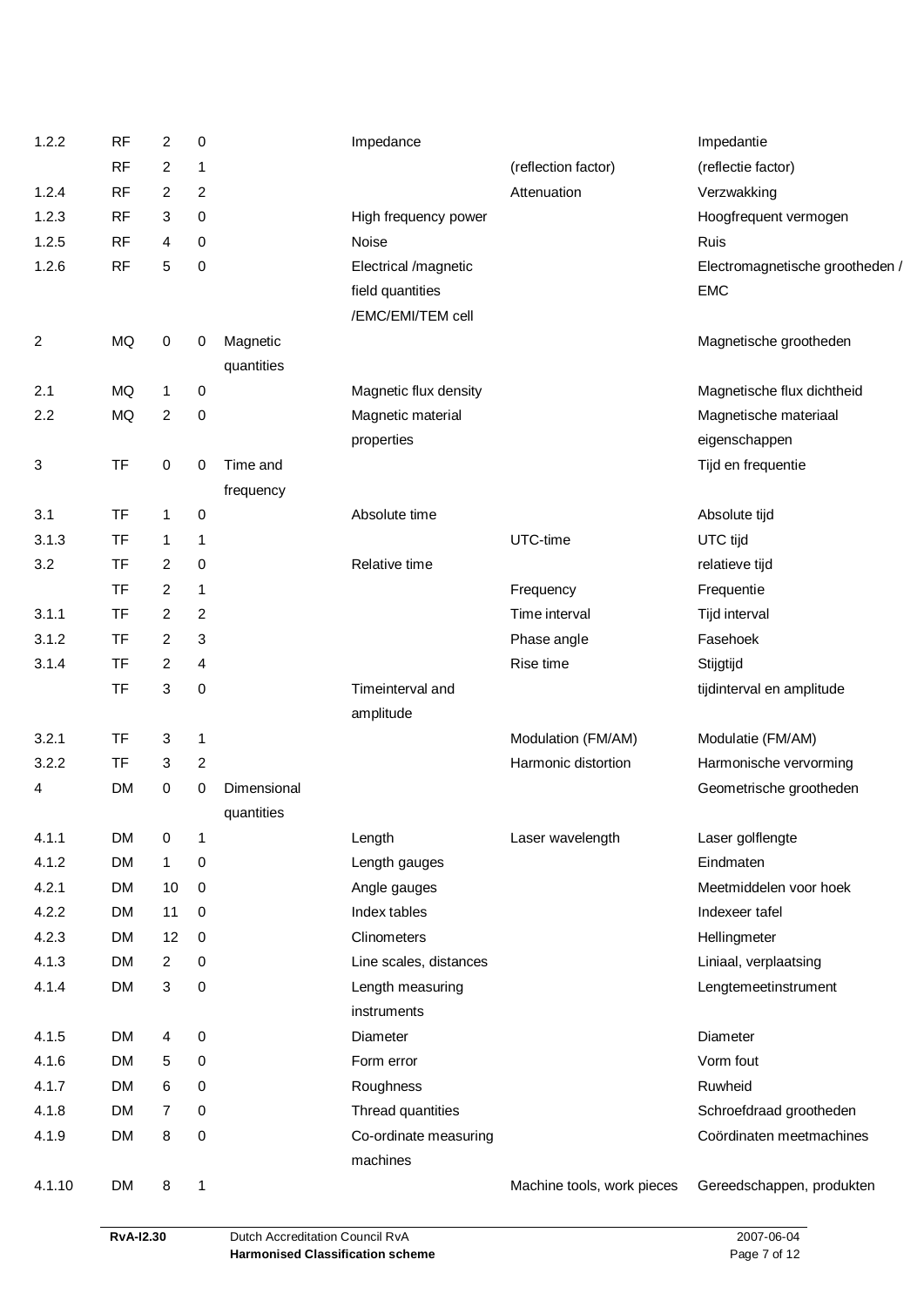| 4.2       | <b>DM</b> | 9              | 0              |                    | Angle                   |                           | Hoekmeting                     |
|-----------|-----------|----------------|----------------|--------------------|-------------------------|---------------------------|--------------------------------|
|           |           |                |                |                    | (meas.instruments)      |                           |                                |
| 5.1       | FQ        | 0              | 0              | Force              | Force                   |                           | Kracht                         |
| $5.2 - 3$ | <b>MW</b> | 1              | 0              | Mass               | Mass                    |                           |                                |
| 5.2       | <b>MW</b> | 1              | 1              |                    |                         | Mass (mass and density of | Massa (massa en dichtheid van  |
|           |           |                |                |                    |                         | mass std)                 | massa-std)                     |
| 5.3       | <b>MW</b> | 1              | $\overline{2}$ |                    |                         | Weighing instruments      | Weegwerktuigen                 |
|           | PV        | 0              | 0              | Pressure and       |                         |                           | Druk en vacuum                 |
|           |           |                |                | vacuum             |                         |                           |                                |
| 5.4       | PV        | 1              | 0              |                    | Gas pressure            |                           | Gasdruk                        |
|           | PV        | 1              | $\mathbf 1$    |                    |                         | Absolute pressure         | Absolute druk                  |
|           | PV        | 1              | 2              |                    |                         | over atmospheric pressure | Overdruk                       |
|           | PV        | $\overline{2}$ | 0              |                    | Liquid pressure         |                           | Vloeistofdruk                  |
|           | PV        | $\overline{2}$ | $\mathbf{1}$   |                    |                         | Absolute pressure         | Absolute druk                  |
|           | PV        | 2              | 2              |                    |                         | over atmospheric pressure | Overdruk                       |
| 5.5       | PV        | 3              | 0              |                    | Vacuum quantities       |                           | Vacuum grootheden              |
|           | PV        | 3              | 1              |                    |                         | under atmospheric         | Onderdruk                      |
|           |           |                |                |                    |                         | pressure                  |                                |
| 5.6       | TQ        | 0              | 0              | Torque             |                         |                           | Moment                         |
| 6         | AC        | 0              | 0              | Acoustical         |                         |                           | Akoestische grootheden         |
|           |           |                |                | quantities         |                         |                           |                                |
| 6.1       | AC        | 1              | 0              |                    | Acoustical pressure     |                           | Akoestische druk               |
| 6.2       | <b>AC</b> | $\overline{2}$ | 0              |                    | Transducers (electrical |                           | Transducers / microfoons       |
|           |           |                |                |                    | quantities)             |                           | (elektrische grootheden)       |
| 5.7       | AM        | 0              | 0              | Accelerometry      |                         |                           | Versnelling                    |
|           | US        | 0              | 0              | Ultrasonics        |                         |                           | Ultrasoon                      |
| 7.5       | <b>DV</b> | 1              | 0              | Density and        | Density and viscosity   |                           | Dichtheid en viscositeit       |
|           |           |                |                | viscosity          |                         |                           |                                |
| 7.4       | <b>DV</b> | 1              | 1              |                    |                         | Mass, volume and density  | Massa, volume en dichtheid van |
|           |           |                |                |                    |                         | of gases and liquids      | gassen en vloeistoffen         |
|           | FG        | 1              | 0              | Flow of gas        | Flow of gas             |                           |                                |
| 7.1       | FG        | 1              | 1              |                    |                         | Gas flow rate             | Gas en vloeistof debiet        |
| 7.1.1     | FG        | 1              | 2              |                    |                         | Flow transducers          | Debietmeters/transducers       |
|           | FL.       | 1              | 0              | Flow of liquids    | Flow of liquids         |                           |                                |
| 7.1       | FL.       | 1              | 1              |                    |                         | Liquid flow rate          | Gas en vloeistof debiet        |
| 7.1.1     | FL.       | 1              | $\overline{2}$ |                    |                         | Flow transducers          | Debietmeters/transducers       |
| 7.2       | VG        | 1              | 0              | Volume of flowing  | Volume of flowing       |                           | Volume van stromend gas        |
|           |           |                |                | gases              | gases                   |                           |                                |
| 7.3       | VG        | 1              | 1              |                    |                         | Velocity of gases         | Gas snelheid                   |
| 7.2       | VL        | 1              | 0              | Volume of flowing  | Volume of flowing       |                           | Volume van stromende vloeistof |
|           |           |                |                | liquids            | liquids                 |                           |                                |
| 8         | OQ        | 1              | 0              | Optical quantities | Optical quantities      |                           | Optische grootheden            |
| 8.1       | OQ        | 1              | 1              |                    |                         | Radiometric quantities    | Radiometrische eigenschappen   |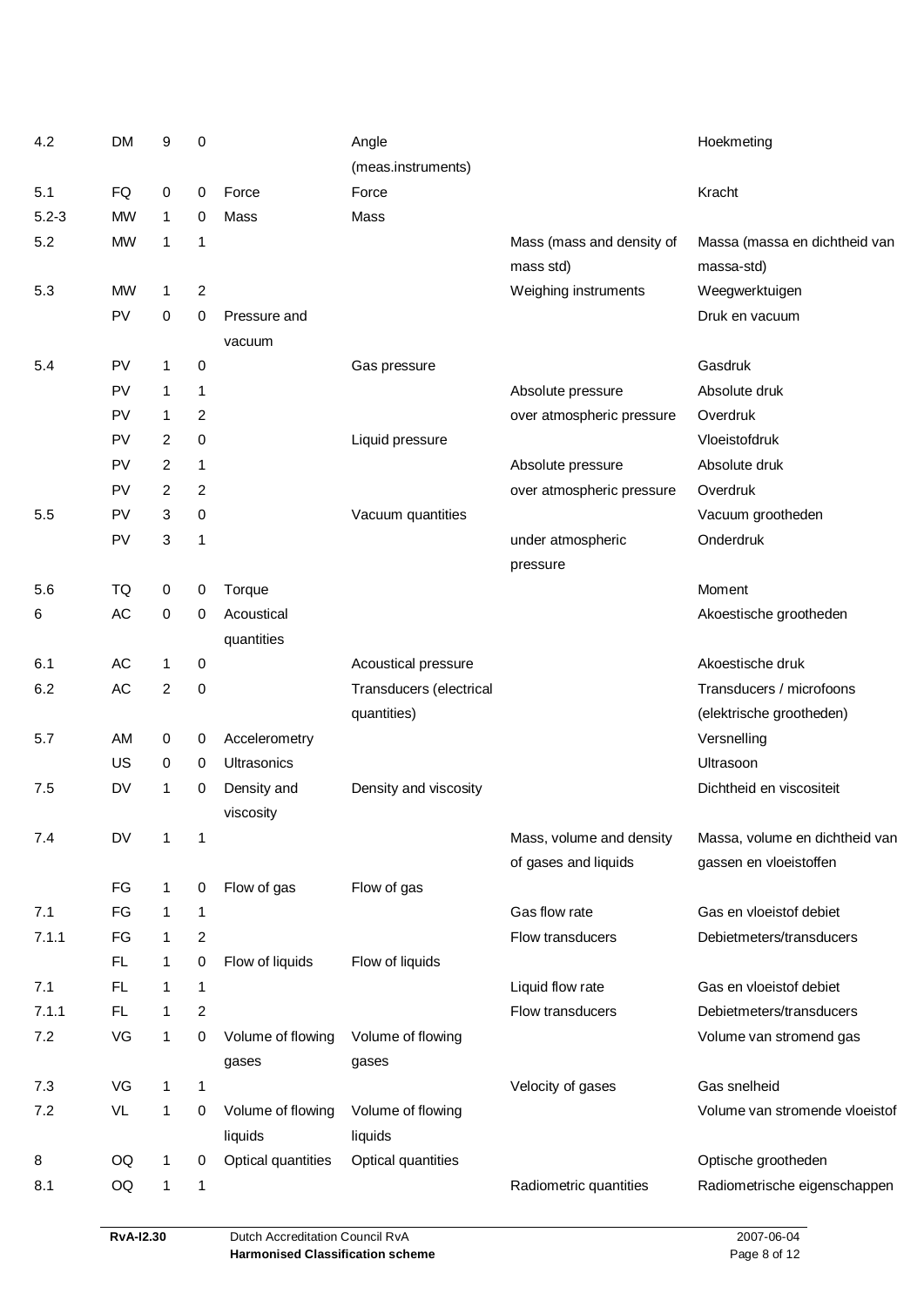| 8.2      | OQ        | 1              | 2              |                    |                          | Photometric quantities       | Fotometrische grootheden        |
|----------|-----------|----------------|----------------|--------------------|--------------------------|------------------------------|---------------------------------|
| 8.3      | OQ        | 1              | 3              |                    |                          | Optical system properties    | Optische systeem eigenschappen  |
| 8.3.1    | OQ        | 1              | 4              |                    |                          | Luminous Flux                | (Oud: Lichtbron rendement)      |
|          |           |                |                |                    |                          |                              | Nieuw: Lichtstroom              |
| 8.3.2    | OQ        | 1              | 5              |                    |                          | Optical power                | Optisch vermogen                |
| 8.3.3    | OQ        | 1              | 6              |                    |                          | Glass fibers                 | Glasvezels                      |
| 9        | IR        | 1              | 0              | Ionising radiation | lonising radiation and   |                              | Ioniserende straling en         |
|          |           |                |                | and radioactivity  | radioactivity            |                              | radioactiviteit                 |
| 9.1      | IR.       | 1              | $\overline{1}$ |                    |                          | Radiometric quantities       | Radiometrische grootheden       |
| 9.2      | IR.       | 1              | 2              |                    |                          | Dosimetric quantities        | Dosimetrische grootheden        |
| 9.3      | IR.       | 1              | 3              |                    |                          | Radioprotection quantities   | Stralingsbeschermings           |
|          |           |                |                |                    |                          |                              | grootheden                      |
| 9.4      | IR.       | 1              | 4              |                    |                          | Activity of radioactive      | Activiteit van stralingsbronnen |
|          |           |                |                |                    |                          | sources                      |                                 |
| 10       | TE        | 0              | 0              | Temperature        |                          |                              | Temperatuur                     |
| 10.1     | TE        | 1              | 0              |                    | Resistance               |                              | Weerstandsthermometers          |
|          |           |                |                |                    | thermometers             |                              |                                 |
| 10.1.1   | TE        | 1              | 1              |                    |                          | Rhodium-iron resistance      | Rhodium-ijzer                   |
|          |           |                |                |                    |                          | thermometers                 | weerstandsthermometers          |
| 10.1.2   | TE        | 1              | 2              |                    |                          | Platinum resistance          | Platina-weerstandsthermometers  |
|          |           |                |                |                    |                          | thermometers (PRTs)          | (PRTs)                          |
| 10.1.3   | <b>TE</b> | 1              | 3              |                    |                          | Thermistors                  | Thermistors                     |
| 10.1.4   | TE        | 1              | 4              |                    |                          | Other resistive              | Andere weerstandsthermometers   |
|          |           |                |                |                    |                          | thermometers                 |                                 |
| 10.1.5   | TE        | $\overline{c}$ | 0              |                    | <b>Standard Platinum</b> |                              | Standaard-                      |
|          |           |                |                |                    | Resistance               |                              | platinaweerstandsthermometers   |
|          |           |                |                |                    | Thermometers             |                              | (SPRTs)                         |
|          |           |                |                |                    | (SPRTs)                  |                              |                                 |
| 10.1.5.1 | TЕ        | 2              | 1              |                    |                          | Capsule-type SPRTs           | Capsule-SPRT's                  |
| 10.1.5.2 | TE        | 2              | 2              |                    |                          | Long-stem SPRTs              | Lange steel SPRTs inclusief     |
|          |           |                |                |                    |                          | including HTSPRTs            | <b>HTSPRTs</b>                  |
| 10.2     | TЕ        | 3              | 0              |                    | Thermocouples            |                              | Thermokoppels                   |
| 10.2.1   | TE        | 3              | 1              |                    |                          | Noble-metal                  | Edelmetaal-thermokoppels        |
|          |           |                |                |                    |                          | thermocouples                |                                 |
| 10.2.2   | TЕ        | 3              | $\overline{2}$ |                    |                          | Base-metal thermocouples     | Basemetaal-thermokoppels        |
| 10.2.3   | TE        | 3              | 3              |                    |                          | Other type thermocouples     | Andere thermokoppeltypes        |
| 10.3     | TE        | 4              | 0              |                    | Self Indicating          |                              | Zelfaanwijzende thermometers    |
|          |           |                |                |                    | thermometers             |                              |                                 |
| 10.3.1   | TE        | 4              | 1              |                    |                          | Temperature sensors with     | Thermometers met uitleeseenheid |
|          |           |                |                |                    |                          | display unit (digital system | (o.a. dataloggers)              |
|          |           |                |                |                    |                          | thermometer or               |                                 |
|          |           |                |                |                    |                          | dataloggers)                 |                                 |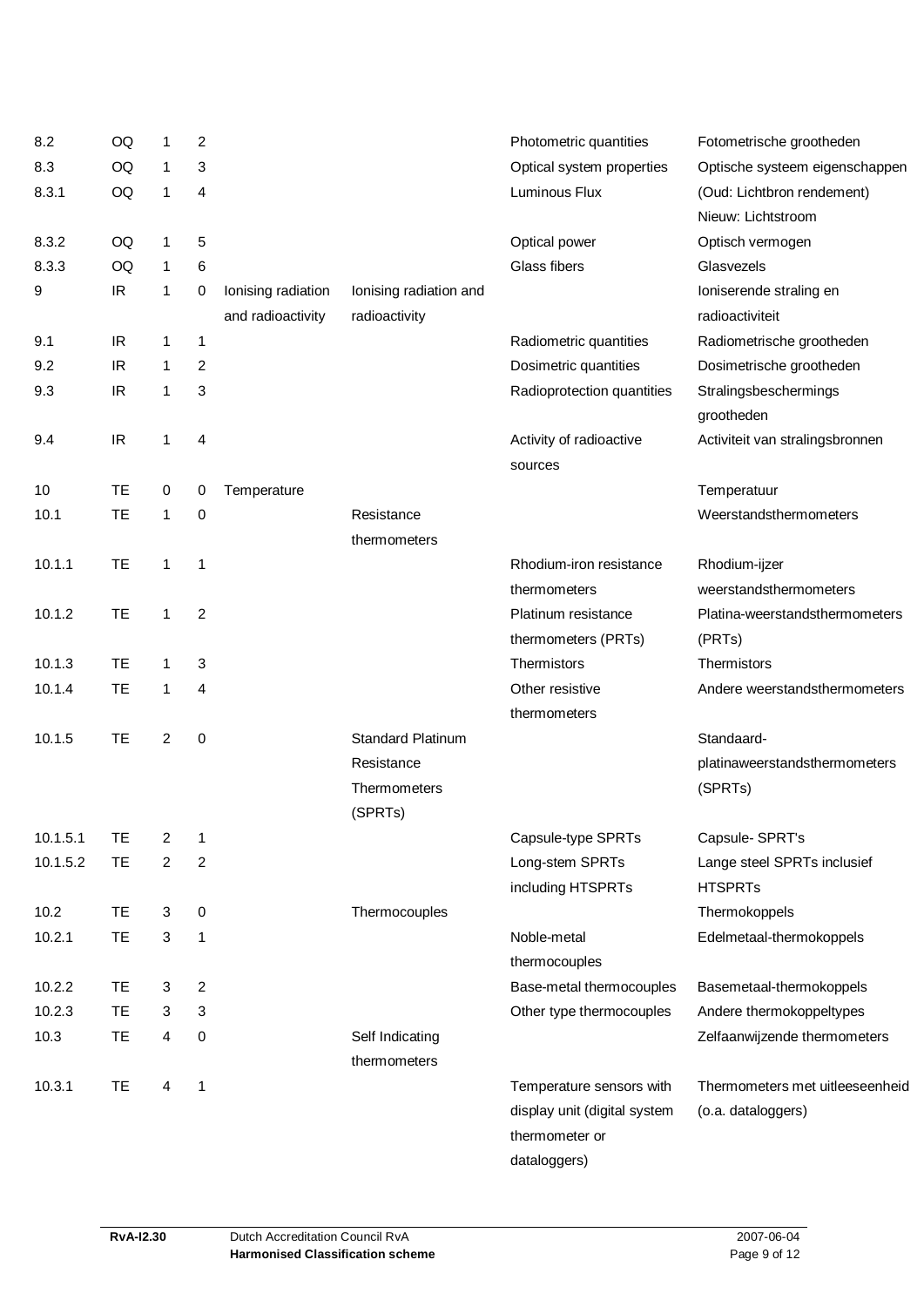| 10.3.2   | TЕ  | 4              | 2                       |                          | Liquid-in-glass           | Vloeistof-in-glas thermometers     |
|----------|-----|----------------|-------------------------|--------------------------|---------------------------|------------------------------------|
|          |     |                |                         |                          | thermometers              |                                    |
| 10.3.3   | TE. | 4              | 3                       |                          | Other contact             | Overige contactthermometers        |
|          |     |                |                         |                          | thermometers              |                                    |
| 10.4     | TE. | 5              | 0                       | Radiation thermometry    |                           | Stralingsthermometrie              |
| 10.4.1   | TЕ  | 5              | 1                       |                          | Pyrometers, optical       | Pyrometers, optisch                |
| 10.4.2   | TE  | 6              | 2                       |                          | Radiation thermometers    | Stralingsthermometers              |
| 10.4.3   | TE. | $\overline{7}$ | 0                       | <b>Radiation sources</b> |                           |                                    |
| 10.4.3.1 | TE. | 7              | 1                       |                          | Standard lamps            | Standaardlampen                    |
| 10.4.3.2 | TE  | 7              | $\overline{2}$          |                          | Secondary fixed-point     | Zwarte stralers met secundaire     |
|          |     |                |                         |                          | blackbody cells and       |                                    |
|          |     |                |                         |                          |                           | vaste punten: alleen de cel        |
|          |     |                |                         |                          | complete instruments      | danwel het complete instrument     |
| 10.4.3.3 | TE  | 7              | 3                       |                          | Variable temperature      | Zwarte stralers voor variabel      |
|          |     |                |                         |                          | blackbody radiation       | instelbare temperatuur             |
|          |     |                |                         |                          | sources                   |                                    |
| 10.6     | TE  | 8              | 0                       | Thermophysical           |                           | Thermofysische eigenschappen       |
|          |     |                |                         | properties               |                           |                                    |
| 10.6.1   | TE. | 8              | 1                       |                          | Emissivity                | Emissie-factor                     |
| 10.6.2   | TE  | 8              | 2                       |                          | Thermal conductivity      | Warmtegeleidingscoëfficiënt        |
| 10.6.3   | TE. | 8              | 3                       |                          | Specific heat capacity    | Warmtecapaciteit                   |
| 10.6.4   | TE. | 8              | 4                       |                          | Spectral transmission     | Spectrale transmissiefactor        |
|          |     |                |                         |                          | factor                    |                                    |
| 10.7     | TE. | 9              | 0                       | Simulators / indicators  |                           | Simulatoren / uitleeseenheden      |
| 10.7.1   | TE. | 9              | 1                       |                          | For the purpose of        | Tby weerstandsthermometers         |
|          |     |                |                         |                          | resistance thermometers   |                                    |
| 10.7.2   | TE. | 9              | $\overline{\mathbf{c}}$ |                          | For the purpose of        | Tbv thermokoppels                  |
|          |     |                |                         |                          | thermocouples             |                                    |
| 10.8     | TЕ  | 10             | 0                       | Contact thermometry      |                           | Contactthermometrie vaste          |
|          |     |                |                         | fixed points for         |                           | punten voor de realisatie van ITS- |
|          |     |                |                         | realising ITS-90         |                           | 90                                 |
| 10.8.1   | TE. | 10             | $\mathbf{1}$            |                          | Primary fixed-point cells | Primaire vaste-puntcellen          |
| 10.8.2   | TE. | 10             | $\overline{2}$          |                          | Complete apparatus        | Compleet instrument voor de        |
|          |     |                |                         |                          | realizing fixed-points    | realisatie van vaste-punten        |
| 10.9     | TE  | 11             | 0                       | Radiation                |                           | Stralingsthermometers voor de      |
|          |     |                |                         | thermometers items       |                           | realisatie van ITS-90              |
|          |     |                |                         | for realising ITS-90     |                           |                                    |
| 10.9.1   | TE. | 11             | $\mathbf{1}$            |                          | Primary fixed-point cells | Primaire vaste-puntcellen          |
| 10.9.2   | TE. | 11             | 2                       |                          | Complete apparatus        | Compleet instrument voor de        |
|          |     |                |                         |                          | realizing fixed-points    | realisatie van vaste-punten        |
| 10.9.3   | TE  | 11             | $\mathbf{3}$            |                          | Standard radiation        | Standaard stralingsthermometers    |
|          |     |                |                         |                          | thermometers              |                                    |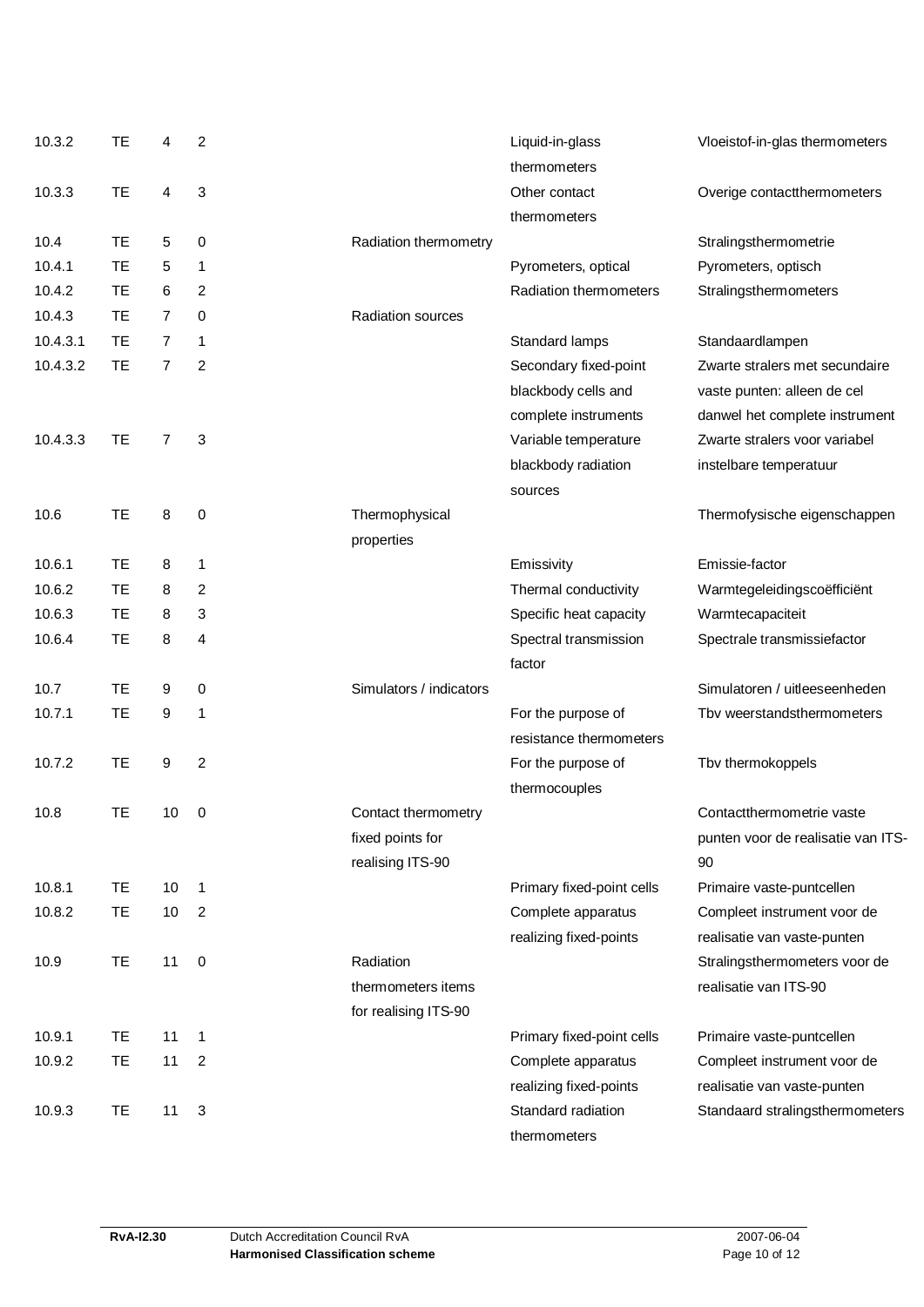| 10.9.4   | TE        | 11         | 4              |          |                         | Absolute radiation            | Absolute stralingsmeters //    |
|----------|-----------|------------|----------------|----------|-------------------------|-------------------------------|--------------------------------|
|          |           |            |                |          |                         | thermometers //               | thermodynamische metingen      |
|          |           |            |                |          |                         | thermodynamic                 |                                |
|          |           |            |                |          |                         | measurements                  |                                |
| 10.10    | TE        | 12         | 0              |          | Temperature             |                               | Temperatuurgeregelde           |
|          |           |            |                |          | controlled chambers     |                               | klimaatkasten                  |
| 10.11    | TE        | 13         | 0              |          | Other temperature       |                               | Andere afgesloten              |
|          |           |            |                |          | enclosures              |                               | temperatuurbronnen             |
| 10.11.1  | TE.       | 13         | 1              |          |                         | Dry block calibrator          | Droge-blok kalibratoren        |
| 10.11.2  | TE        | 13         | 2              |          |                         | Thermostat baths and<br>ovens | Thermostaatbaden en ovens      |
| 10.11.3  | TЕ        | 13         | 3              |          |                         | Secondary fixed-point cells   | Secundaire vaste-puntcellen en |
|          |           |            |                |          |                         | and apparatus, for contact    | apparaten, voor contact-       |
|          |           |            |                |          |                         | thermometry                   | thermometrie                   |
| 10.11.4  | TE        | 13         | 4              |          |                         | Fixed point materials for     | Vaste-punt materialen voor     |
|          |           |            |                |          |                         | melting point                 | smeltpuntmetingen              |
|          |           |            |                |          |                         | measurements                  |                                |
| 10.12    | TE        | 14         | 0              |          | <b>Bridge linearity</b> |                               | Lineariteitscontrole van       |
|          |           |            |                |          |                         |                               | weerstandsbruggen              |
| 10.13    | TE        | 15         | 0              |          | Cold junction           |                               | Koude-las compensatie          |
|          |           |            |                |          | compensation            |                               |                                |
| 10.13.1  | TE        | 15         | 1              |          |                         | Compensation wires for        | Compensatie draden ten behoeve |
|          |           |            |                |          |                         | reference junction            | van de koude-lasreferentie     |
| 10.13.2  | TE        | 15         | 2              |          |                         | Reference junction            | Koude-lascompensatie-systemen  |
|          |           |            |                |          |                         | compensators                  |                                |
| 10.5     | <b>RH</b> | 0          | 0              | Humidity |                         |                               | Vochtigheid                    |
| 10.5.1   | <b>RH</b> | 1          | 0              |          | Hydrometers             |                               | Hygrometers                    |
| 10.5.1.1 | <b>RH</b> | 1          | 1              |          |                         | Dew/frost-point hygrometer    | Dauwpuntsmeter/ rijppunt       |
| 10.5.1.2 | RH        | 1          | 2              |          |                         | Psychrometers                 | Psychrometers                  |
| 10.5.1.3 | <b>RH</b> | 1          | 3              |          |                         | Relative humidity sensors     | Relatieve vochtigheidssensoren |
| 10.5.1.4 | RH        | 1          | $\overline{4}$ |          |                         | Others hygrometers            | Andere hygrometers             |
| 10.5.2   | <b>RH</b> | 2          | 0              |          | Other instruments for   |                               | Overige instrumenten voor      |
|          |           |            |                |          | humidity                |                               | vochtigheid                    |
| 10.5.3   | <b>RH</b> | $\sqrt{3}$ | 0              |          | Generators for          |                               | Generatoren voor vochtigheid   |
|          |           |            |                |          | humidity                |                               |                                |
| 10.5.3.1 | RH        | 3          | 1              |          |                         | Dew/frost-point generators    | Dauwpuntsgeneratoren           |
| 10.5.3.2 | RH        | 3          | $\overline{2}$ |          |                         | Relative humidity             | Generatoren voor relatieve     |
|          |           |            |                |          |                         | generators                    | vochtigheid                    |
| 10.5.3.3 | <b>RH</b> | 3          | 3              |          |                         | Flow mixing generators        | Generatoren op basis van       |
|          |           |            |                |          |                         |                               | mengen van debiet              |
| 10.5.3.4 | RH        | 3          | 4              |          |                         | Permeation tube/diffusion     | Permeatiebuizen                |
|          |           |            |                |          |                         | tube                          |                                |